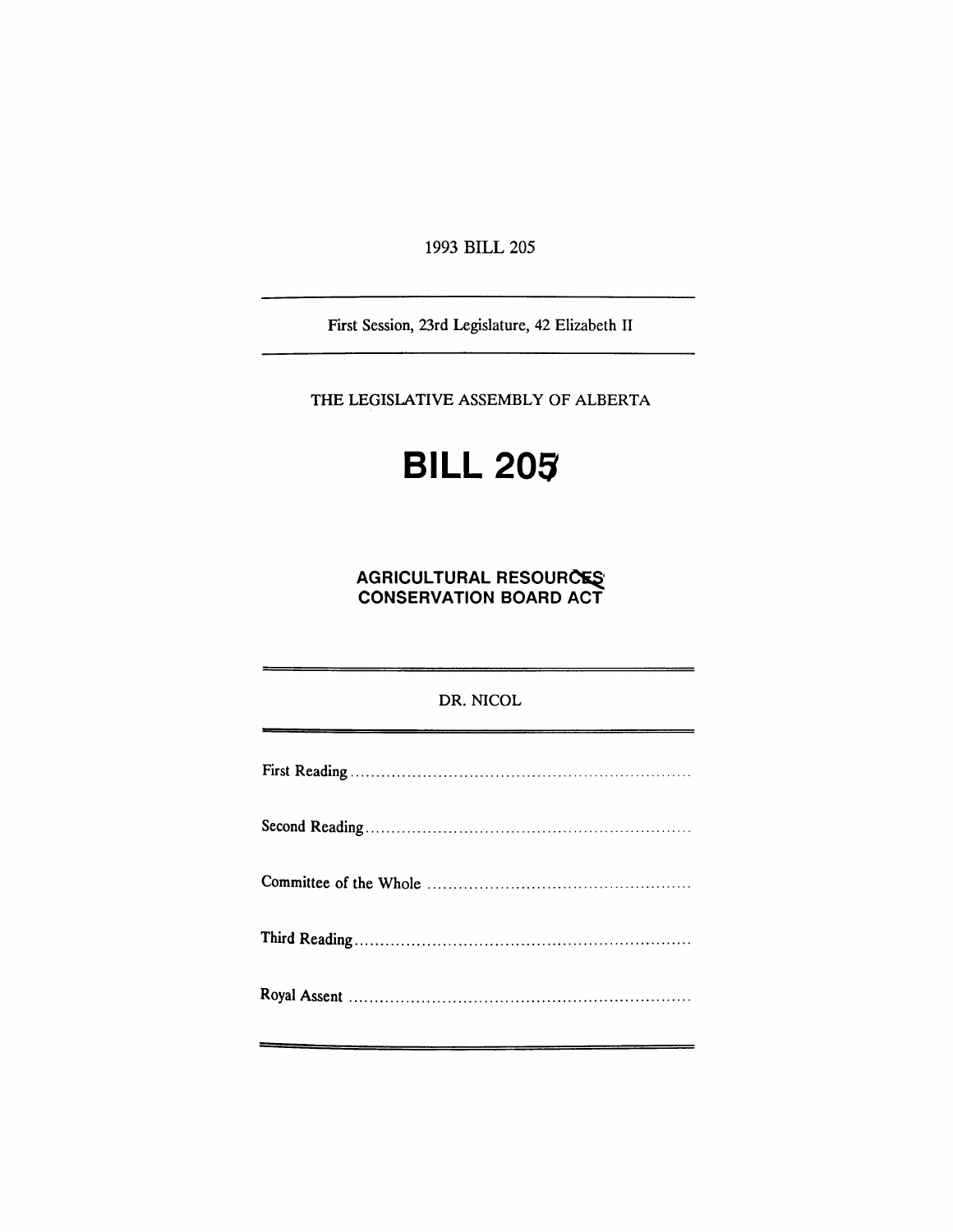*Bill 205 Dr. Nicol*

## **BILL 205**

1993

### **AGRICULTURAL RESOURCES CONSERVATION BOARD ACT**

#### *(Assented to* , 1993)

HER MAJESTY, by and with the advice and consent of the Legislative Assembly of Alberta, enacts as follows:

Definitions

1 In this Act,

(a) "agricultural land" means land that is being farmed or that is zoned for farming and has been farmed continually during the previous 3 years.

(b) "farming" includes the production of crops, feed, seed and tree seedling; the raising of livestock including foraging on other than natural growth, and fallowing in the normal course of good husbandry.

(c) "prime agricultural land" means agricultural land falling within Class 1, Class 2 or Class 3 of the Canada Land Inventory and indicated as such on the most recent Canada Land Inventory Soil Capability for Agriculture in Alberta.

Board Established 2 There is hereby established a board to be known as the Agricultural Resources Conservation Board.

- Members 3 The Board shall consist of 9 members appointed by the Lieutenant Governor in Council.
- Objects 4 The objects of the Board are